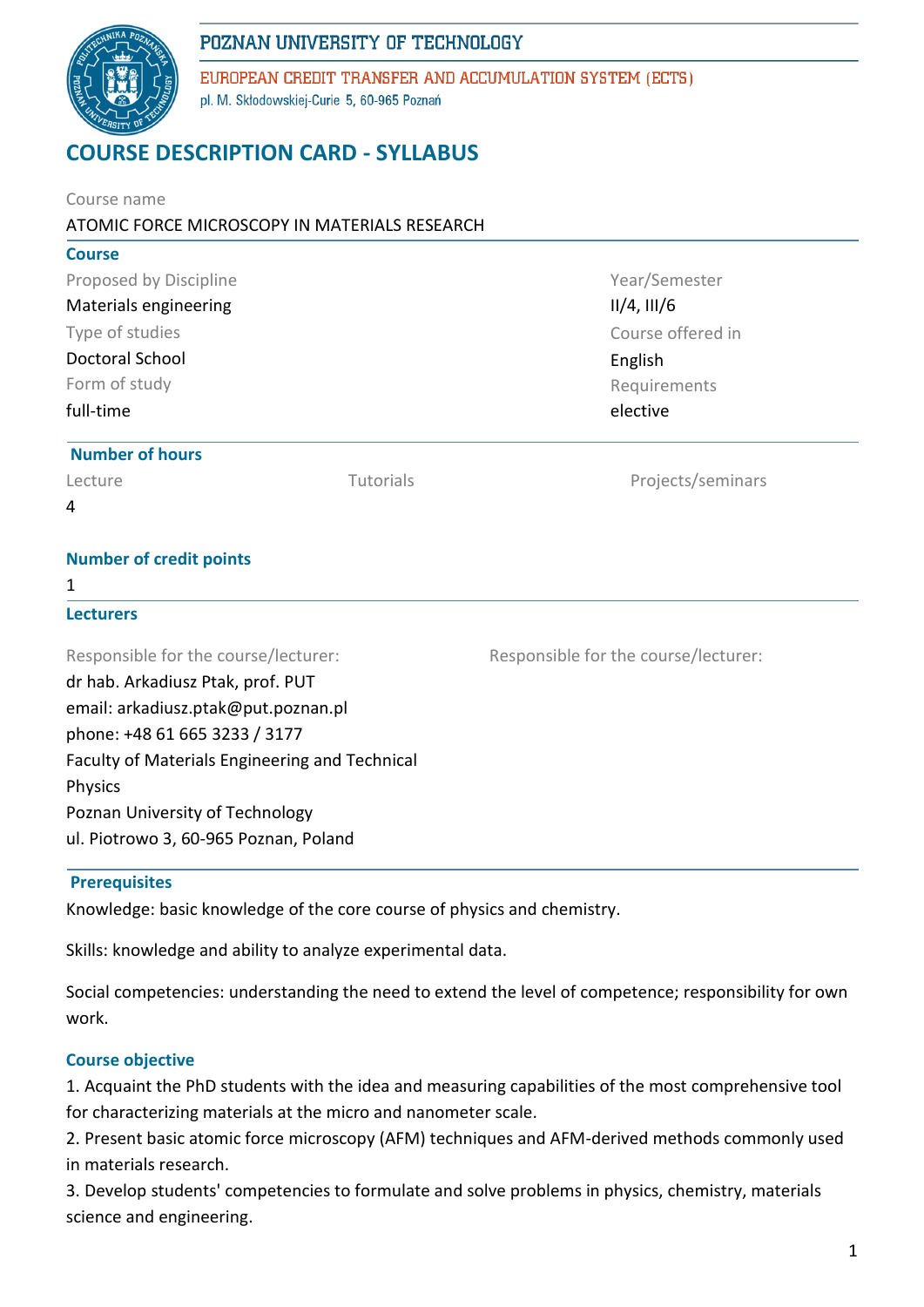

EUROPEAN CREDIT TRANSFER AND ACCUMULATION SYSTEM (ECTS) pl. M. Skłodowskiej-Curie 5, 60-965 Poznań

## **Course-related learning outcomes**

#### Knowledge

A PhD student who graduated from doctoral school knows and understands:

1) recent achievements in the characterization of materials at the level of single molecules and atoms, [P8S\_WG/SzD\_W01]

2) basic methods and techniques of atomic force microscopy, in particular the type of information they provide, and can compare AFM with other methods used in the study of materials at the nanometer and atomic scale such as scanning tunneling microscopy (STM) and electron microscopy (SEM, TEM). [P8S\_WG/SzD\_W02], [P8S\_WG/SzD\_W03]

## Skills

A PhD student who graduated from doctoral school can:

1) precisely formulate research problems and propose ways to solve them, including choosing right measurement methods to obtain useful information about studied materials, [P8S\_UW/SzD\_U01] 2) analyze images and force curves recorded by atomic force microscope to obtain information about specific (mechanical, physical, chemical, etc.) properties of the studied materials at the nanoscale. [P8S\_UW/SzD\_U02], [P8S\_UK/SzD\_U04]

## Social competences

A PhD student who graduated from doctoral school is ready to:

1) critically acquire knowledge from various sources, including online resources, [P8S\_KK/SzD\_K01], [P8S\_KK/SzD\_K03]

2) able to assess the relationship between his/her own research and the world achievements in a given scientific discipline. [P8S\_KK/SzD\_K01], [P8S\_KK/SzD\_K02]

## **Methods for verifying learning outcomes and assessment criteria**

Learning outcomes presented above are verified as follows:

| PQF code  | Methods for verification of learning outcomes                | Assessment criteria       |  |
|-----------|--------------------------------------------------------------|---------------------------|--|
| W01, W02, | Test - quiz                                                  | sufficient - 50.1%-70.0%, |  |
| W03       |                                                              | good - 70.1%-90.0%,       |  |
|           |                                                              | very good $-$ > 90.1%     |  |
|           |                                                              |                           |  |
| U01, U02, | Evaluation of students' presentations on subjects related to | sufficient - 50.1%-70.0%, |  |
| U04       | the lecture                                                  | good $-70.1\% - 90.0\%$ , |  |
|           |                                                              | very good $-$ > 90.1%     |  |
|           |                                                              |                           |  |
| K01, K02, | Evaluation of students' presentations on subjects related to | sufficient - 50.1%-70.0%, |  |
| K03       | the lecture                                                  | $good - 70.1\% - 90.0\%$  |  |
|           |                                                              | very good $-$ > 90.1%     |  |
|           |                                                              |                           |  |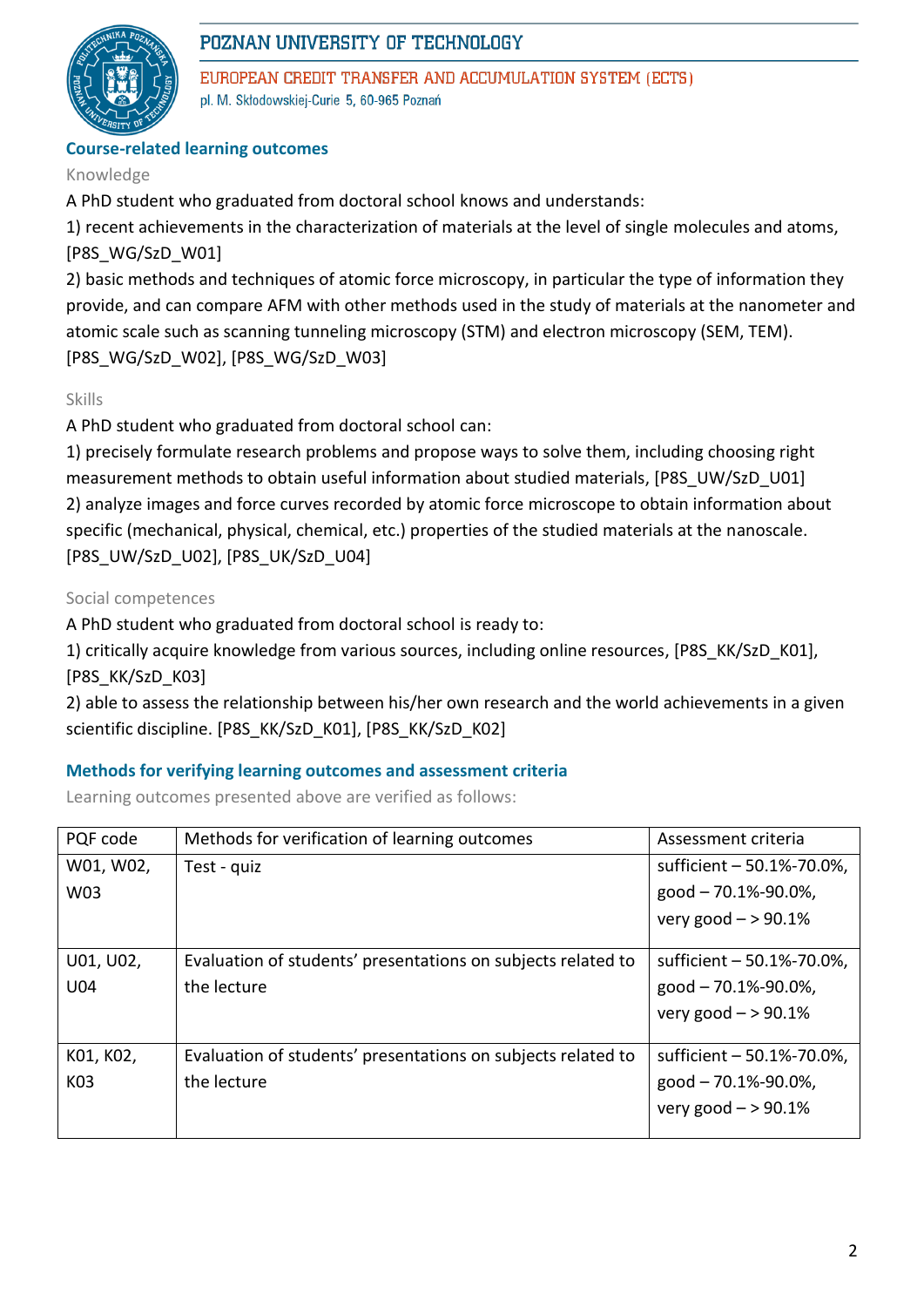

EUROPEAN CREDIT TRANSFER AND ACCUMULATION SYSTEM (ECTS) pl. M. Skłodowskiej-Curie 5, 60-965 Poznań

#### **Programme content**

1. Introduction and general classification of the methods for imaging and characterization of materials (getting information about the world around us, microscopic methods, spectroscopic methods). 2. Construction and operation of an atomic force microscope (AFM) (detection system, piezoelectric scanner, feedback loop).

3. Basic operating modes and techniques of surface imaging (contact (static) technique, intermittentcontact technique, non-contact technique).

4. Image analysis; common causes of artifacts (non-linearity of piezoelectric scanners, mapping of the tip, incorrect feedback loop settings, incorrect image processing, external interference (mechanical, acoustic, electrical or optical), thermal drift, examples of images for various types of materials: crystals, polymers, biological samples, etc.).

5. Atomic force spectroscopy (calibration of the cantilever, relation between the force curve and the interaction potential, analysis of force curves, examples for various samples, including single molecules). 6. Dynamic force spectroscopy (force modulation spectroscopy, spectroscopy at different separation rates, type of information obtained with these methods).

7. Dynamic AFM imaging methods for material contrast (phase contrast microscopy, force modulation microscopy, type of information obtained using the above methods).

8. Related methods and derivatives of AFM for information on selected physical and chemical properties of materials (friction force microscopy, magnetic force microscopy, electrostatic force microscopy, thermal conductivity microscopy, electrochemical potential microscopy, spin-sensitive microscopy).

9. Comparison of atomic force microscopy and spectroscopy with other methods of imaging and characterizing materials (optical, near-field, electron, ion, and tunneling microscopies and spectroscopies as well as diffraction methods, summary and general conclusions).

## **Teaching methods**

Lecture: multimedia presentation including illustrations and examples.

## **Bibliography**

Basic

1. Original lecture materials made available for PhD students by the lecturer.

2. A practical guide to scanning probe microscopy, R. Howland, L. Benatar, Park Scientific Instruments 2002.

3. Nanoscale Science and Technology, red. R. W. Kelsall, I. W. Hamley, M. Geoghegan, John Wiley & Sons Ltd 2005.

## Additional

1. Atomic Force Microscopy: Understanding Basic Modes and Advanced Applications, Greg Haugstad, John Wiley & Sons, 2012.

2. Atomic Force Microscopy, P. Eaton and P. West, Oxford University Press, Oxford 2010.